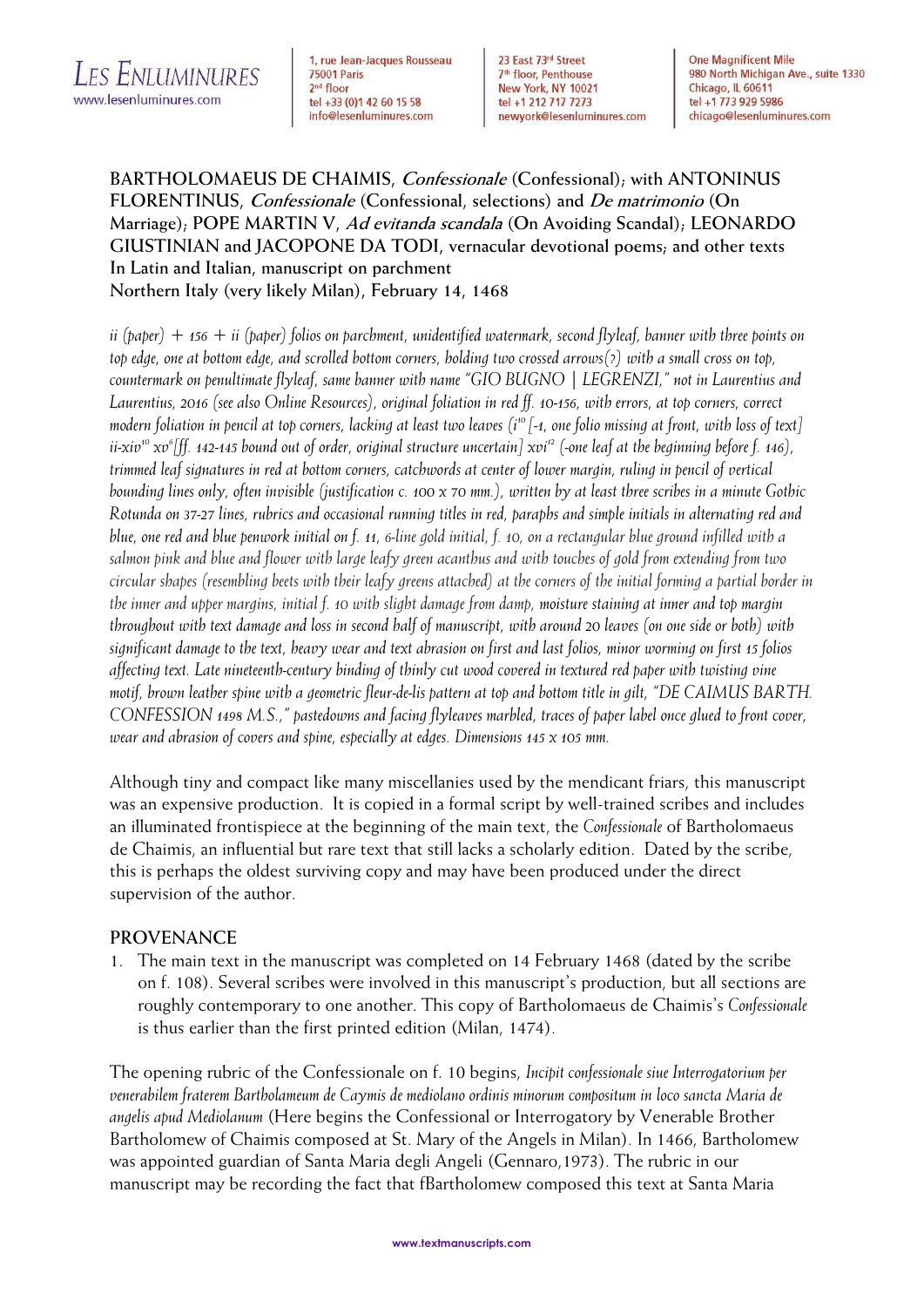degli Angeli (suggesting its exemplar may have even have been the author's own copy), but it is also possible that the scribe was stating that this particular manuscript was copied there. In either case, this is an early and important witness to Barholomew's text, and one that is closely linked to the author. He may have personally provided its exemplar, and perhaps even supervised its production.

The medieval church and monastery of Santa Maria degli Angeli were largely destroyed in the war between the Spanish and the French in the first quarter of the sixteenth century (on Milan in this era, see Gamberini, 2015). Its ruins were demolished, and the community moved to a new basilica, commonly known as Sant'Angelo, built within the city walls.

- 2. According to a printed bookplate, with two additional lines in ink (verso of first flyleaf) this manuscript was once part of the expansive collection of Count Paolo Vimercati Sozzi (1801- 1883), a scholar of archeology and numismatics. President of the University of Sciences, Arts and Letters of Bergamo, he amassed an immense collection of artifacts, coins, art, incunabula, and manuscripts, effectively converting his home into a large private museum. Much of his collection was dispersed via public auction in 1893 (Caldarini Mazzucchelli, 2004).
- 3. Three previous shelfmarks: " $LVII$ .," "Af[?] 16," and "G35" (verso front flyleaf); inscription on recto of penultimate flyleaf reading "Scoffale  $RR = p^{\circ}4^{\circ} = n.1$ . integerius Centrale" and  $^{\prime\prime}50$ .

## **TEXT**

ff. 1-6v, *Secundum preceptum scilicet Non assumes nomen dei tui in vanum*, incipit, "Circa secundum praeceptum sic interoga [sic] Si iurant coram indice scientur … [f. 2v] *Secunda pars huius tractatus est de septem capitalibus viciis superibus et filiabus. Et primo de Avaritia*, incipit, "Circa Avaritiam sic interroga scilicet Si dedit vel promisit … [f. 6] *De Luxuria*, incipit, "Circa luxuria sic interroga scilicet Si cognovit solutus solutam ... Si habuit orrorem ad vitam futurum peccatum est";

Unidentified interrogatories (questions for the confessor to ask the penitent to define and draw out any sins committed) related to each of the Ten Commandments, followed by interrogatories related to the Seven Deadly Sins. The first Commandment is missing, indicating that there is one folio lacking at the beginning of this manuscript,

ff. 6v-9v, *Quis teneantur ad sigillum confessionis*, incipit, "[Q]ui tenetur ad sigillum confessionis dicit petrus de palu ubi sunt … "; f. 7v, *De celatione confessionis secundum Antoninum d'Florentia*, incipit, "De cellatione [sic] confessionis. Nota secundum Thomas in 4° di 21 Qui audies confessionem tenetur cellare … est sacramenti petrus de palu et cetera. *Quis teneantur ad sigillum confessionis require*  supra"; f. 9, incipit, "Notandum secundum Petrus de paludanus in 4<sup>°</sup> di 17<sup>°</sup> Quid penitentes qui scientur tacuit … in nomine patris et filius et spiritus sanctus amen";

Selected passage from Antoninus Florentinus, O.P., *Confessionale Defecerunt*; there is no modern edition, but it was printed often in the fifteenth century (GW 2080-2140; Kaeppeli, 1970, no. 256): Book 1, part 3 (printed Strasbourg,1490, ff. 33v-35), outlining responsibilities of confessors with regards both the manner in which they hear confession and their own conduct; Book 1, part 3 (Strasbourg,1490 edition, ff. 30v-33v), discussing the duty of priests to keep in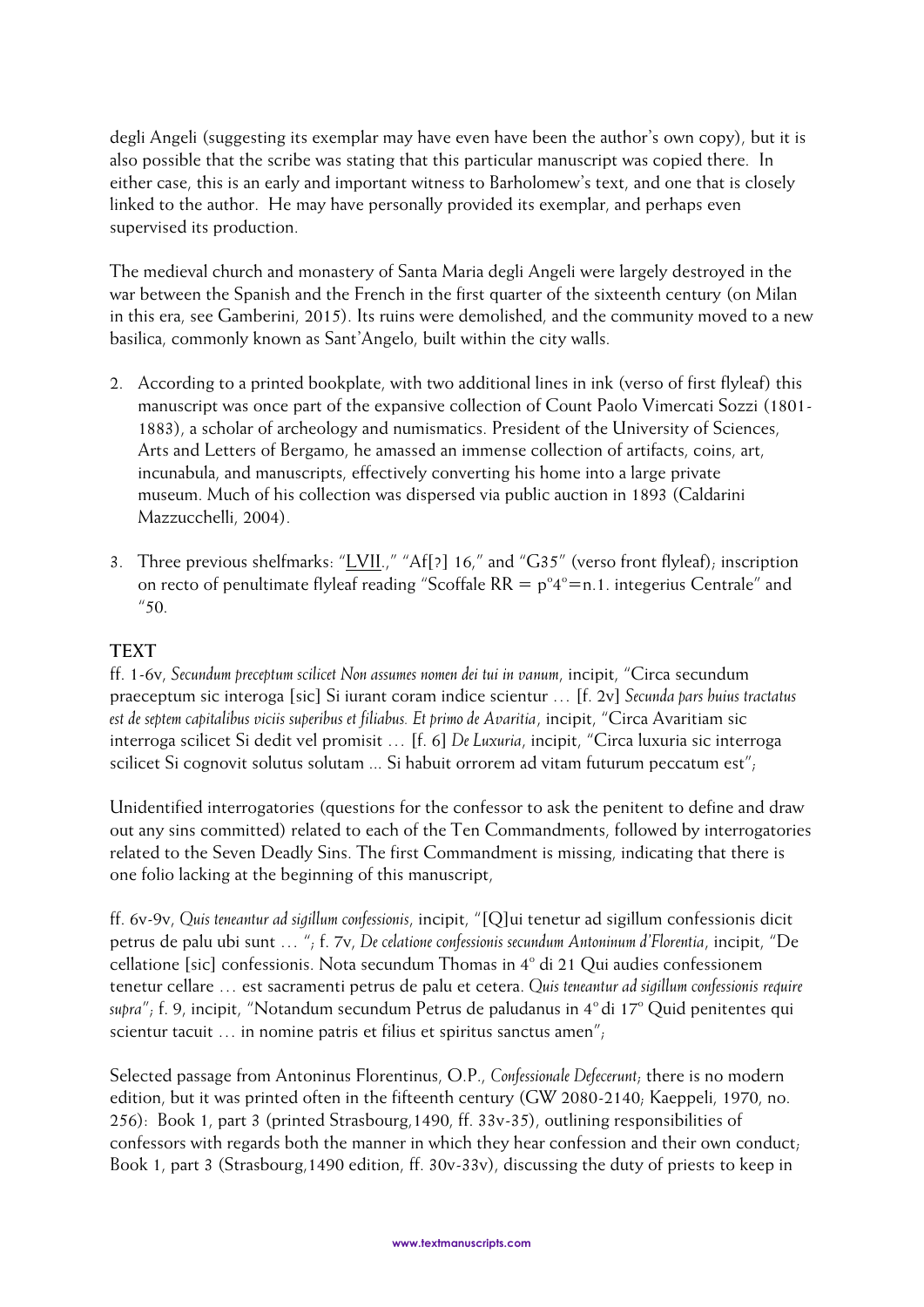confidence everything said in confession (as the scribe noted in the closing rubric this should have been copied before the previous text); Book 1, part 2 (Strasbourg, 1490 edition, f. 17); brief section about cases of reiteration, which identify when a confession is invalid and must be repeated, concluding with a short script for absolution not included in the *Confessionale*.

Antoninus Florentinus (1389–1459), born Antonino Pierozzi, was accepted into the Dominican order at the age of sixteen. He quickly became a successful reforming administrator and was appointed vicar of the strictly observant Congregation of Tuscany in 1443, then archbishop of Florence in 1446, in which role he acted as ambassador of the Florentine Republic to the pope. An authority on Canon Law and accomplished moral theologian, his most famous works were the influential *Confessionale defecerunt* and *Summa moralis*; selections from both these texts are included in this manuscript. He was canonized by Pope Adrian VI in 1523 (see McMahon, 1907 and Michaud-Quantin,1962, pp. 73-75).

ff. 10-18v, *Incipit confessionale siue Interrogatorium per venerabilem fraterem Bartholameum de Caymis de mediolano ordinis minorum compositum in loco sancta Maria de angelis apud mediolanum. Et distinguitur in quatuor partes principales*, incipit, "Cum ars artium sit regimen animarum … ut ab huiusmodi se abstineant";

Bartholomaeus de Chaimis, *Confessionale Bartholomei*, part one, printed Heidelberg,1490, ff. 2-8v. The incipit of this section identifies the text and author, and that it was copied at Santa Maria degli Angeli in Milan. Part 1 discusses the background for confession, outlines the confessor's authority and actions, and describes the characteristics of a good confessor.

ff. 18v-23v, Incipit 2<sup>a</sup> pars principalis huius operis. De penitentis ad confessionem admissione, incipit, "Circa secundum notandum quod confessor peccatorem … et aliis sepius occasionem scandali tribuunt";

Bartholomaeus de Chaimis, *Confessionale Bartholomei*, part two, printed Heidelberg,1490, ff. 8v-15. Part 2 instructs the confessor on how to prepare the penitent for confession.

ff. 23v-101, Incipit 3ª pars huius opusculi de circumstantiarum peccatorum interrogatione, incipit, "Circa 3<sup>m</sup> principale. Sciendum quod non sufficit confessorem … fratres vel sorores tertii ordinis excommunicationem incurrit extra de sententiis excommunicationis cum ex eo in clericis";

Bartholomaeus de Chaimis, *Confessionale Bartholomei*, part 3, printed Heidelberg, 1490, ff. 15-97v. The lengthy third part deals with the act of confession itself, guiding the confessor in leading the penitent to adequately describe the circumstances and details of their sins. It provides interrogatories, beginning with sins against the Ten Commandments, then those related to the Seven Deadly Sins, the Seven Spiritual Works of Mercy, and the Seven Corporal Works of Mercy, followed by interrogatories intended for specific categories of people, arranged according to occupation. These span all social strata, from farmers, to lawyers, to clerics of all ranks.

ff. 101-108, *Incipit quarta pars huiis opusculi de penetentiae iniunctione et peccatorum absolutione*, incipit, "Expeditis 3bus huius opusculi principalibus partibus …"; [f. 101v] *Incipiunt canones penitentiales*, incipit, "Primus canon dicet quod si presbiter fornicationem fecit …"; [f. 105v] *De forma absolutionis a peccatis*, incipit, "Circa absolutionem consideranda est forma …"; [f. 108] *Interrogationes*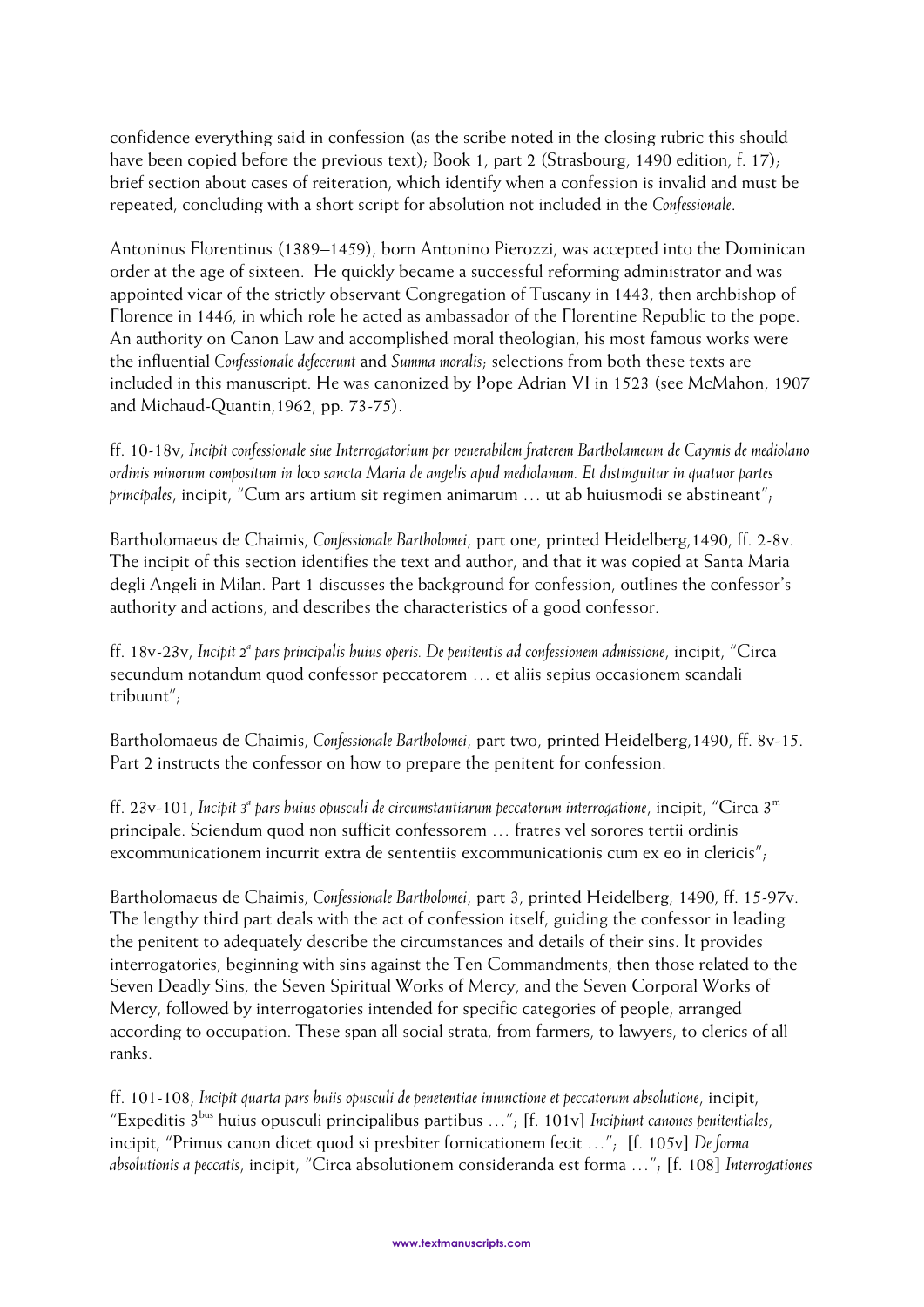*quae debent fieri infirmo morienti secundum beatum anselmum …*, incipit, "Primo interrogare debet … Si occurrerit tibi inimicus diabolus semper ei propones merita passionis christi. etcetera. Finis 1468 Februarias 14";

Bartholomaeus de Chaimis, *Confessionale Bartholomei*, part 4, printed Heidelberg,1490, ff. 97v-105v [Part 4]. This final part of the *Confessionale* concerns the administration of penance and absolution. It contains the penitential canons, which outline what penance must be done to atone for different types of sin, followed by different forms of absolution, dependent on circumstances. The manuscript concludes, as does the cited edition, with Anselm of Canterbury's interrogatories, however, only the opening seven interrogatories are followed by responses.

f. 108, incipit, "Martinus episcopus etcetera. In super ad vitanda scandala et multa pernicula … Datum etcetera 9<sup>°</sup> kalendus Augusti. Pontificatus nostri anno primo. Hec in conscilio constantiensi *etcetera*"; incipit, "Auctoritate omnipotentis dei et beatorum Petri et Pauli … Item ego absolvo te ab excommunicationis … In nomine patris, et filii, et spiritus sancti. AMEN"

Constitution issued by Pope Martin V ("Ad evitanda scandala,"1418); Billuart,1838, pp. 221- 222 (English translation, Online Resources), which decrees that there is no need to avoid excommunicated persons unless denounced officially by name by the Church, or publicly known to have laid "sacrilegious hands" on a cleric; followed by an absolution from excommunication.

ff. 108v-109v, incipit, "Ben mor damor/ ben mor damor/ te mor damor …"; f. 109, incipit, "Amor yesu diletto/ veni dentro del mio cori …"; [f. 109v] incipit, "O dolce amor iesu/ che amato may/... [ending abruptly]";

Jacopone da Todi, "Sopra il XLIIII. Cantico; Bene morrò d'amore etc.," printed, 1617, pp. 903-904; Jacopone da Todi[?], "Amor Jesù diletto | ven dentra del mio core," in Tenneroni, 1909, p. 56; Jacopone da Todi[?], "O dolce Amor, Jesù, ch'amato m'hai | sanza amar te," in Tenneroni 1909, p. 173. The first poem is by Jacopone da Todi, and appears in a volume of his annotated poetry printed in Venice in 1617. The other two are uncertainly attributed to him by Tenneroni. He identifies the first poem in thirteen manuscripts (p. 71), the second poem in four manuscripts (p. 56), and the third in four (p. 173), all in Italian institutions. This manuscript was not included in his survey, and thus offers new examples of these texts.

Jacopone da Todi (c. 1230-1306) was a Franciscan friar from a wealthy Umbrian family. He was trained as a lawyer in Bologna. Upon the accidental death of his wife, he renounced his profession to join the Friars Minor, and began composing *laudi* that were at times critical of opponents. He was a vehement proponent of the Spiritual, or *Fraticelli*, movement, for which he was excommunicated by Pope Boniface VIII until the latter's death in 1303. Jacopone himself died just a few years later in the care of Poor Clares at Collazzone (Oliger, 1910).

ff. 110-117, *Infrascripte digestum excommunicationes quorum absoluto sedi apostolice deservantur. Et primo In decretis*, incipit, "Si quis manum in clericum in iecerit violentam …";… [f. 117], *Differentia excommunicationum*, incipit, "Excommunicatio. Alia maior scilicet que separat … Seu ab eius superiore extra eodem dicto confessor nuper AMEN";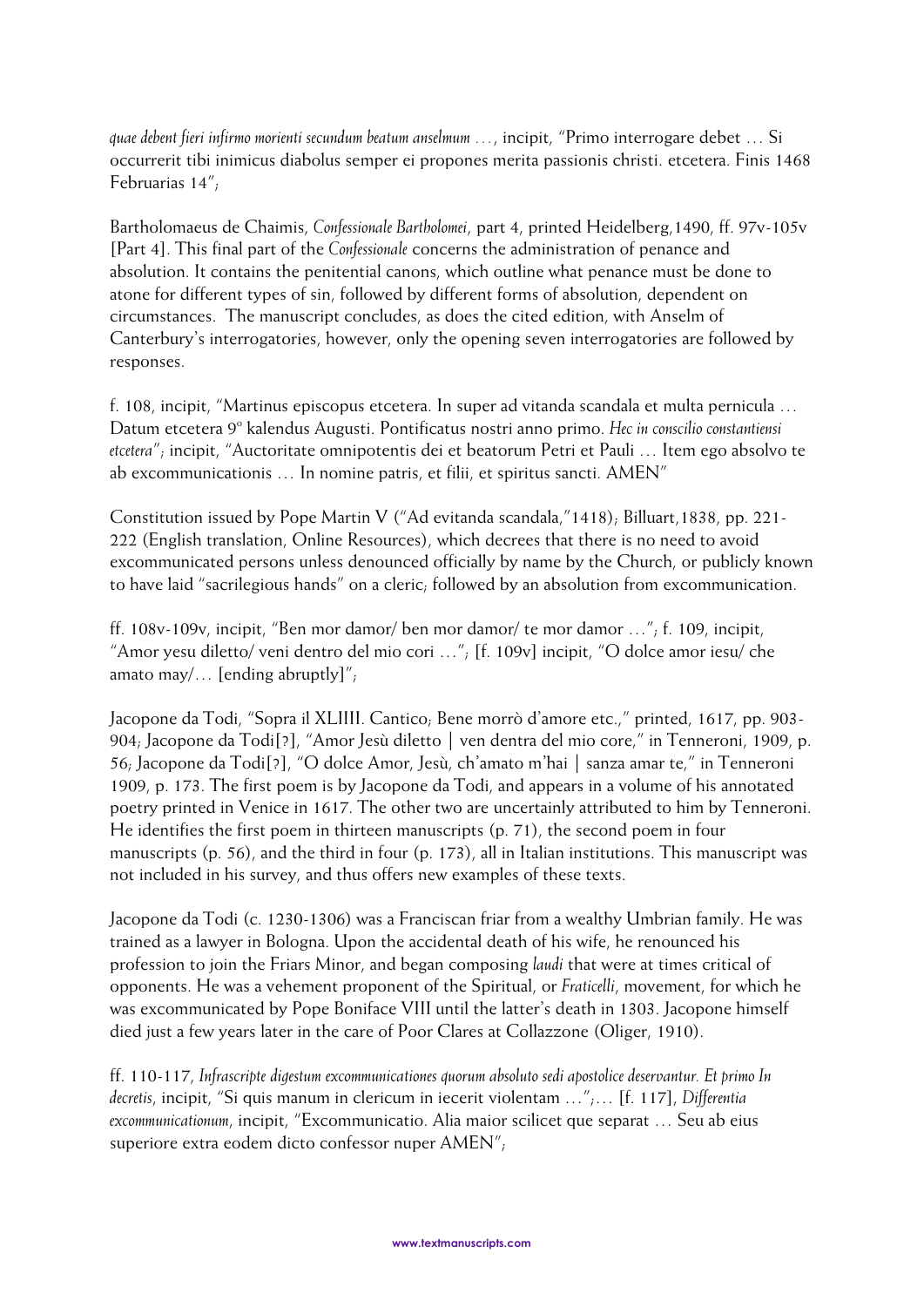Short text on excommunication and conditions of absolution; cf. Paris, BnF, MS latin 3727, where it is described as part of Antoninus's *Confessionale defecerunt* (see above).

ff. 117-119v, *Incipit tractatus contra confessiones quotidiendas. Et primo de excommunicationibus papalibus*, incipit, "Primo et ante omnia confessor interroget …"; … [f. 119] *FORMA absolutionis prohibentibus plenariam indulgentiam in articulo mortis* …, incipit, "Auctoritate dei et beatorum petri et pauli apostolorum eius … In nomine patris + Et filii + Et spiritus sancti + AMEN. *Faciendo ter signum crucis*";

Unidentified tract against daily confession which also provides further instructions for confessors, interrogatories, and a script for absolution.

ff. 120-145v, *Incipit tractatus de matrimonio Reverendi fratris Antonini archiepiscopi Florentiniae et primo de inpedientis matromonis*, incipit, "DE RELINQUET homo patrem et matrem … [f. 145v] sine periculoso propterea praescere …"; [if bound correctly, the text would end abruptly at f. 143v with "…de licentia coniugis sui. Et quamvis//"]

Antoninus Florentinus, *Summae Sacrae Theologiae*, Part 3, *De matrimonio* (Titlulus 1, Capitulum 2-21 [pp. 5-31]); Kaepelli, 1970, p. 89, list seven manuscripts; only two are held outside Italy at the Bodleian Library, and the present copy is not represented in his survey.

This treatise discusses a variety of topics related to the legalities of marriage under Canon Law. This copy is heavily abbreviated and somewhat abridged; it now ends abruptly just before the conclusion of chapter 21 (the complete work has 25 chapters). One of the lacking chapters, which was probably part of the original quire, comprises an alphabetized, and very misogynist, list of the sins of women.

ff. 146-155v, *Incipit prologus in sequens pium et devotem exercitium passionum christi yesu et dolori suae benedictae semperquae Virginis gloriosae Mariae. Prologus*, incipit, "Currite gentes curramus ad propositum nobis … deus benedictus in saecula saeculorum Amen";

Anonymous, *Devotissima, ac multum proficua meditatio passionis domini Iesu Christi…*, 1688, pp. 3-63. These 100 meditations and 30 readings on the Passion of Christ and the Virgin Mary are apparently anonymous but appear in a 1668 edition prepared for the Franciscan Order.

f. 155v, *Parole del devote Bernardi*, incipit, "O chi[?] <?> visati[?] amatissime lacrimae … lavrati[?] Amen";

This brief poem is presently unidentified as most of the text is lost to water damage. Could it be by Bernardinus de Chaimis (better known as Bernardino Caimi), Bartholomaeus's more famous brother?

f. 156rv, *Lauda del spirito sancto*, incipit, "Spirito sancto amore consolatore interno … [f. 156v] L anima zousa torni al suc [illegible] AMEN."; "Balsemus ac munda cera … retinet ab hoste triumphum."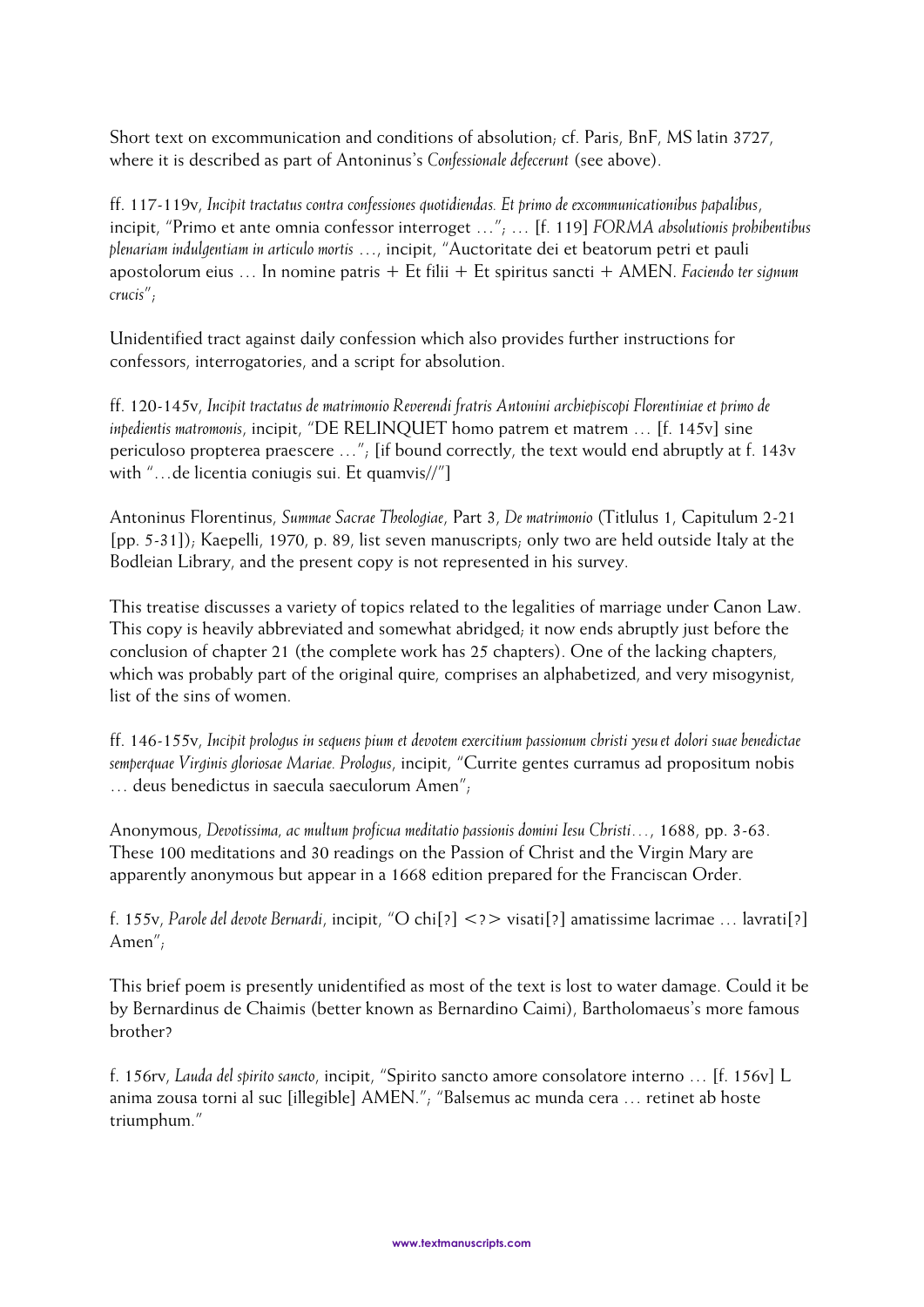Leonardo Giustinian, "Spirito santo, amore," in Ferruccio, 2004, pp. 229-231; and Pope Urban V[?], *Balsamus et munda cera*, Wright, 2016, p. 333; Walther, 2058. The first, longer poem in Italian was composed by Venetian reformer and humanist Leonardo Giustinian (1388-1446), who was famous in his own time for his spiritual and secular vernacular poems. They were intended to be sung with musical accompaniment and were so popular that they sparked a new literary fashion (see Ferruccio, 2004, p. 228). Tenneroni, 1909 lists six manuscripts (p. 245). The following short poem in Latin is often ascribed to Pope Urban V (r. 1362-1370). It was set to music and published in 1431 by Guillaume Dufay (1397-1474), who has since his death been considered one of the most important European composers of the fifteenth century.

First appearing c. 1200, manuals for confession were important practical guides to ensure the ritual of confession was performed consistently and correctly. The spread of the mendicant orders, and especially the Dominicans, increased the need for instructional guides for confessors, as these itinerant clergy focused on the pastoral duties of preaching and hearing confession, as opposed to the traditional liturgical duties of the secular clergy and monastic orders (Biller, 1998, pp. 9-10). In response to the growing focus on confession, and the abundance of friars performing the sacrament with ordinary people in the cities, towns, and countryside of Europe, the composition and production of confessionals exploded in the fifteenth century (Michaud-Quantin, 1962, p. 68).

Bartholomaeus de Chaimis (d. 1496) was an expert in Canon Law, having graduated from the University of Bologna, and a well-known preacher in his time. He belonged to the Friars Minor; from 1449 he served as a provincial vicar of the Observant branch of the Order, and from 1558 as provincial commissioner (Gennaro 1973). Bartholomaeus was inspired by the manuals of those before him, especially Angelus Carleti de Chivasso's *Summa* and Antoninus Florentinus's *Confessionale defecerunt*, whose formula he adopted. Bartholomaeus's *Confessionale* is, however, presented in a more juridical form than Antoninus's manual, accentuated by the frequent division of his text into 'causes' (Michaud-Quantin, 1962, p. 76). It was considered so thorough that it was recommended to confessors at the synods of Basel in 1503 and Augsburg in 1548 (Roest and van der Heijden, 2018 in Online Resources).

There is no modern edition of Bartholomaeus's *Confessionale*, and although it was printed in at least fifteen early editions (see "Bartholomaeus de Chaimis," Online Resources), the first appearing in Milan in 1474 (GW 6540), it is uncommon in manuscript, and certainly rare on the market (three sales recorded in the Schoenberg Database, the most recent in 1979). There are two copies in the United States, New York, St. Bonaventure University, and Yale, Beinecke Library, another in the Bodleian, nine in German and Austrian institutional collections, and at least two more in the Vatican. One, BAV Vat. lat. 13984 is from Santa Maria degli Angeli, but dates to the end of the fifteenth century.

The present manuscript may well be the oldest extant manuscript; it predates the first printed edition by six years and may have been made at the monastery of Santa Maria degli Angeli in Milan while Bartholomaeus himself was guardian. It thus possible that he supplied the exemplar from which it was copied, making it a valuable early insight into the tradition of this text worthy of further study. The appearance of several complementary confessional texts alongside it, combined with the unexpected inclusion of vernacular and Latin devotional poetry – some of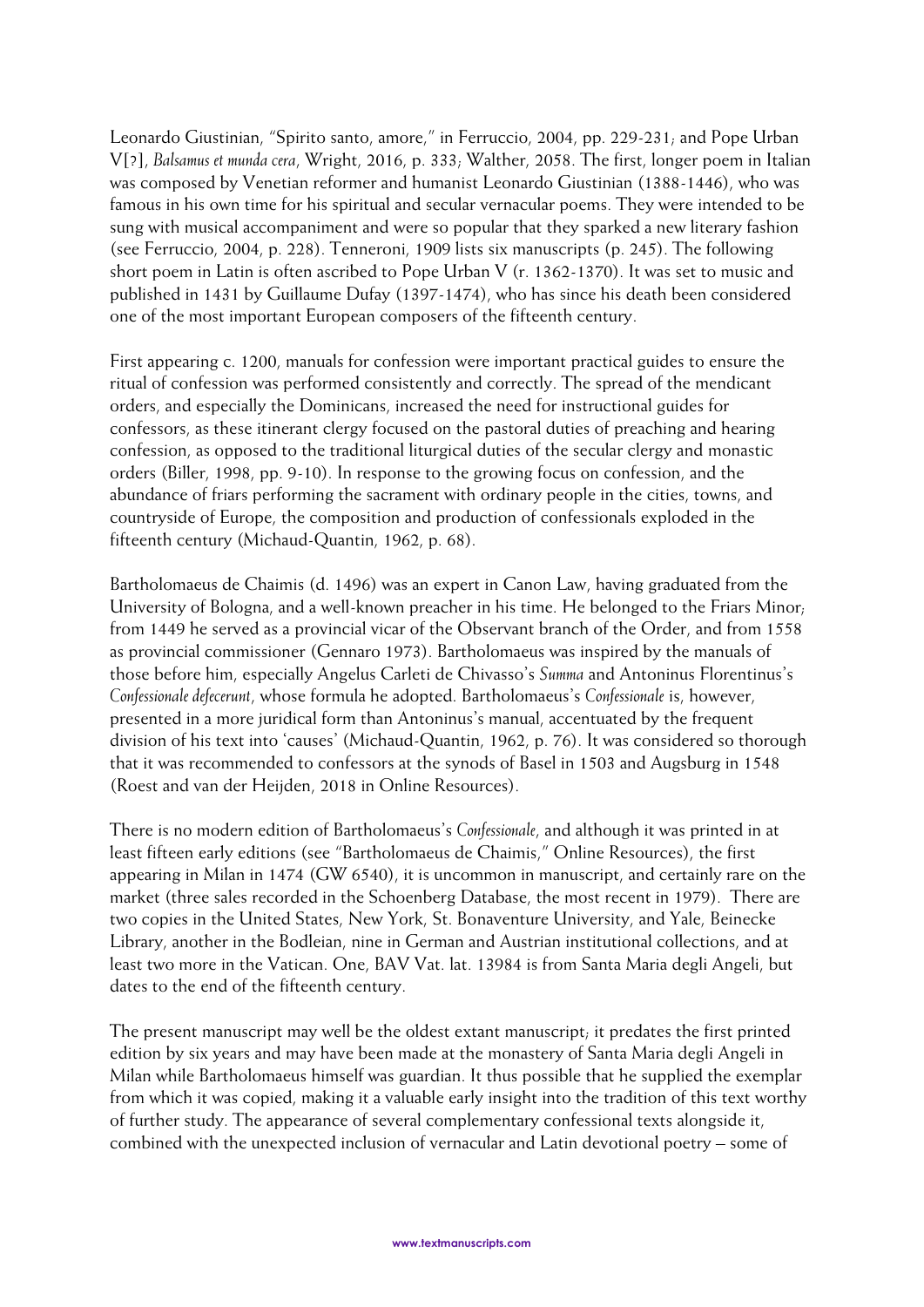both genres yet unidentified – make this manuscript a particularly curious and engaging reflection of the various interests of a Franciscan confessor in later fifteenth-century Italy.

## **LITERATURE**

Anonymous, *Devotissima, ac multum proficua meditatio passionis domini Iesu Christi…*, prepared for the Franciscan Order, Rome, 1688. Available at [https://books.google.nl/books?id=GVLWkF\\_ZuIcC&source=gbs\\_navlinks\\_s.](https://books.google.nl/books?id=GVLWkF_ZuIcC&source=gbs_navlinks_s)

Antoninus Florentinus, *Confessionale*, Strasbourg, 1490, Wolfenbuttel, Herzog August Bibliothek, incunabula 116-14 theol 1. Available at [http://diglib.hab.de/inkunabeln/116-14-theol-1/start.htm?image=00001.](http://diglib.hab.de/inkunabeln/116-14-theol-1/start.htm?image=00001)

Antoninus Florentinus, *Summae Sacrae Theologiae*, Venice, 1581. Available at: https://books.google.nl/books?id=xhI7FDH2TcOC&pg=PA5 [v=onepage&q&f=false.](https://books.google.nl/books?id=xhI7FDH2TcQC&pg=PA5#v=onepage&q&f=false)

Bartholomaeus de Chaimis, *Confessionale Bartholomei*, Heidelberg, 1490. Available at: [https://archive.org/details/confessionalebar00bart.](https://archive.org/details/confessionalebar00bart)

Biller, Peter. "Confession in the Middle Ages: Introduction," in *Handling Sin: Confession in the Middle Ages*, York, 1998, pp. 3-33.

Billuart, Charles René. *Summa S. Thomae hodiernis academiarum moribus accomodata*, Vol. 3, Part 1, Brescia, 1838.

Caldarini Mazzucchelli, Silvia. *Paolo Vimercati Sozzi (1801-1883); collezionista e antiquario*, Bergamo, 2004.

Ferruccio, Ulivi. *Poesia religiosa italiana: dalle origini al '900*, Casale Monferrato, 2004.

Gamberini, Andrea. "Milan and Lombardy in the Era of the Visconti and the Sforza," *A Companion to Late Medieval and Early Modern Milan: The Distinctive Features of an Italian State*, Leiden, 2015.

Gennaro, Clara. "Caimi, Bartolomeo," *Dizionario Biografico degli Italiani* 16, Rome, 1973. Available at [http://www.treccani.it/enciclopedia/bartolomeo-caimi\\_%28Dizionario-](http://www.treccani.it/enciclopedia/bartolomeo-caimi_%28Dizionario-Biografico%29/)[Biografico%29/.](http://www.treccani.it/enciclopedia/bartolomeo-caimi_%28Dizionario-Biografico%29/)

*Gesamtkatalog der Wiegendrucke*. Stuttgart, etc., 1968- [in progress].

Jacopone da Todi, *Le Poesie Spirituali…*, Venice, 1617. Available at: [https://books.google.nl/books?id=nolKKRrmWIYC&pg=PP7](https://books.google.nl/books?id=nolKKRrmWIYC&pg=PP7#v=onepage&q&f=false)  [v=onepage&q&f=false](https://books.google.nl/books?id=nolKKRrmWIYC&pg=PP7#v=onepage&q&f=false)

Kaeppeli, Thomas. *Scriptores Ordinis Praedicatorum Medii Aevi*, Rome, 1970.

Laurentius, Theo and Frans Laurentius. *Italian Watermarks 1750-1860*, Leiden, 2016.